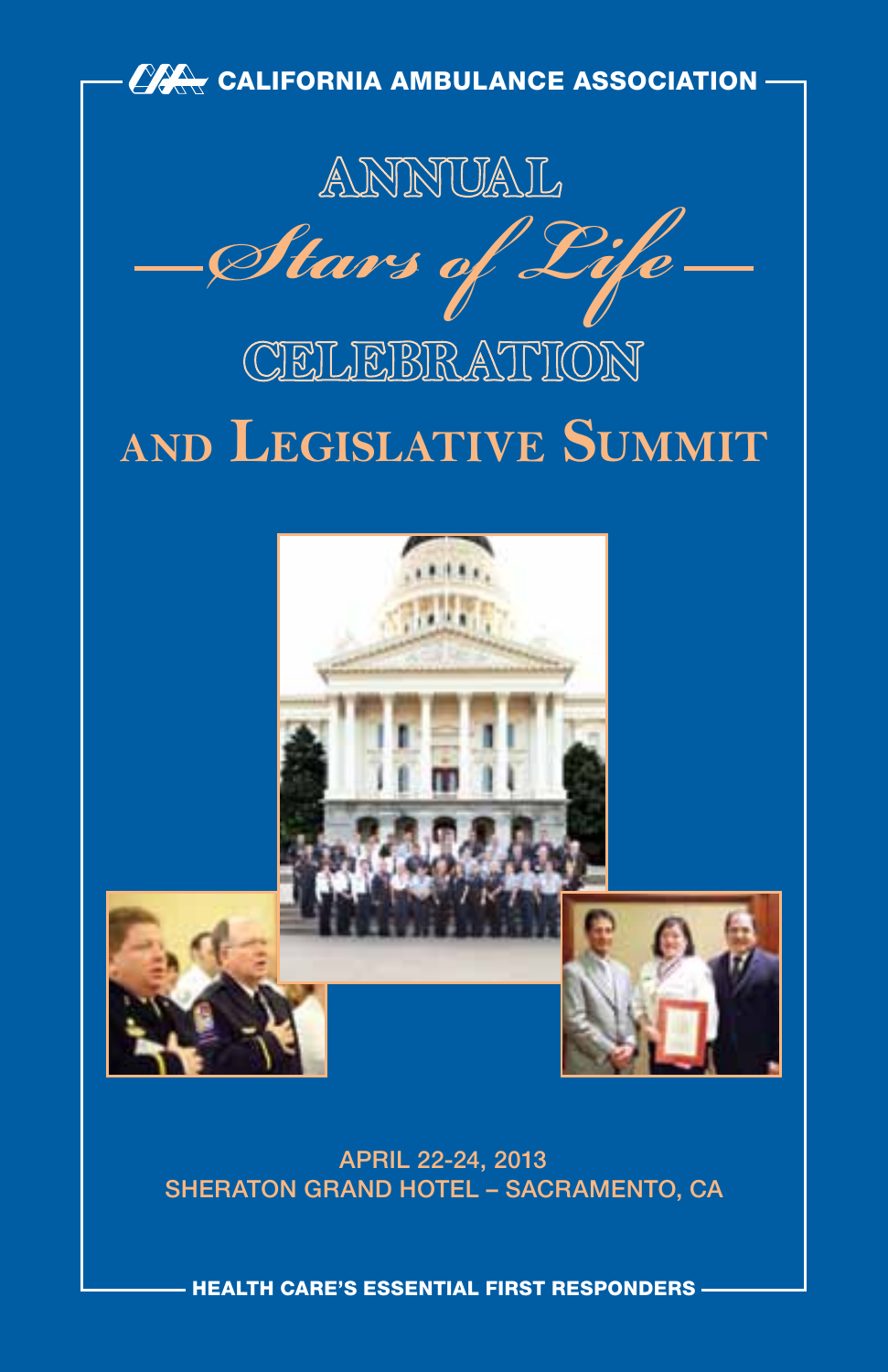*Stars of* 



Helen Pierson Chair, Board of Directors California Ambulance **Accoriation** 

**CONFORMATION CONTROVER SET CONFORMATION**<br> **CONFORMATION STATE:** Your actions, whether from ongratulations to all of our 2013 Stars of Life. Your a single heroic incident or a career-long performance record, demonstrate that you have shown the spirit and commitment that it takes to be the best of the best.

Too often the work of our paramedics, EMTs, emergency medical dispatchers, and other key support personnel goes without notice. Neither the public nor the media get the opportunity to see the contribution each of you makes to ensure that highly specialized pre-hospital medical care is delivered day in and day out to the communities you serve. The single common thread that links you all here today is that you do not do it for the money or the glory, you do it because you love it.

Today, you had the opportunity to meet with your assembly members and/or state senators. I am hopeful you found it to be a positive and informative experience. The California Ambulance Association is working hard to secure increased reimbursement for

the services we provide to California's over 10 million Medi-Cal beneficiaries. We also advocate for you in the regulatory process working to ensure that proposed changes in education, training, equipment, or other areas that impact your work environment are fair, practical and necessary. Your first-hand experience as EMS professionals is a message that will resonate with our legislators.

Let us not forget our generous sponsors of this year's Stars of Life Celebration, for without their support, this event would not have been possible. Thank you *BoundTree Medical, California Ambulance Sales, Cindy Elbert Insurance Services, DerManouel Insurance Group, King-American Ambulance, Life-Assist, Inc.* and *Medic Ambulance Service, Inc.*

Lastly, we are honored to have Dr. Howard Backer, Director of the California Emergency Medical Services Authority and Michael Wilkening, Undersecretary of the California Health & Human Services Agency as our special guests at this event.

Tonight we celebrate you, the private ambulance industry's Stars of Life. We thank you for your commitment to your patients, co-workers, company and communities you serve. MA

*Stars of Life Awards Banquet* — April 13, 2013 — **Welcome** *Helen Pierson, Chair of the Board* **Special Recognition** *Dr. Howard Backer, Emergency Medical Services Authority* **Guest Speaker** *Michael Wilkening, California Health & Human Services* **Presentation of Stars of Life Recognition Closing Remarks**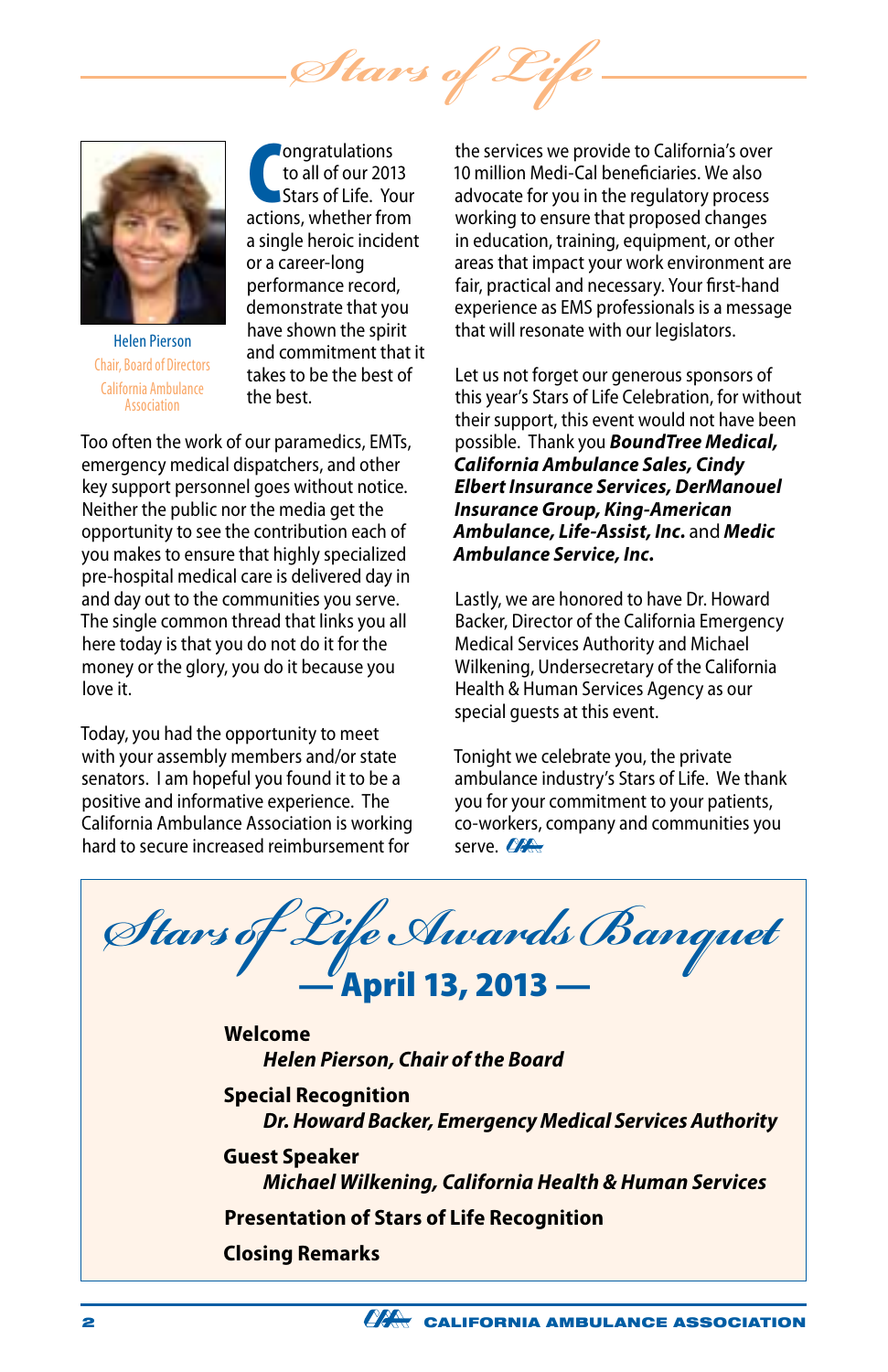*Stars of Life*

# *Thank You Sponsors!*



**Making Precious Minutes Count...**<sup>TM</sup>

## *Breakfast Sponsor*



*Health Care Reform Summit Sponsor*



*Coffee Breaks*



*Dinner Sponsor*



*Reception Sponsor*



## *Stars of Life T-Shirts*



*Dinner Sponsor*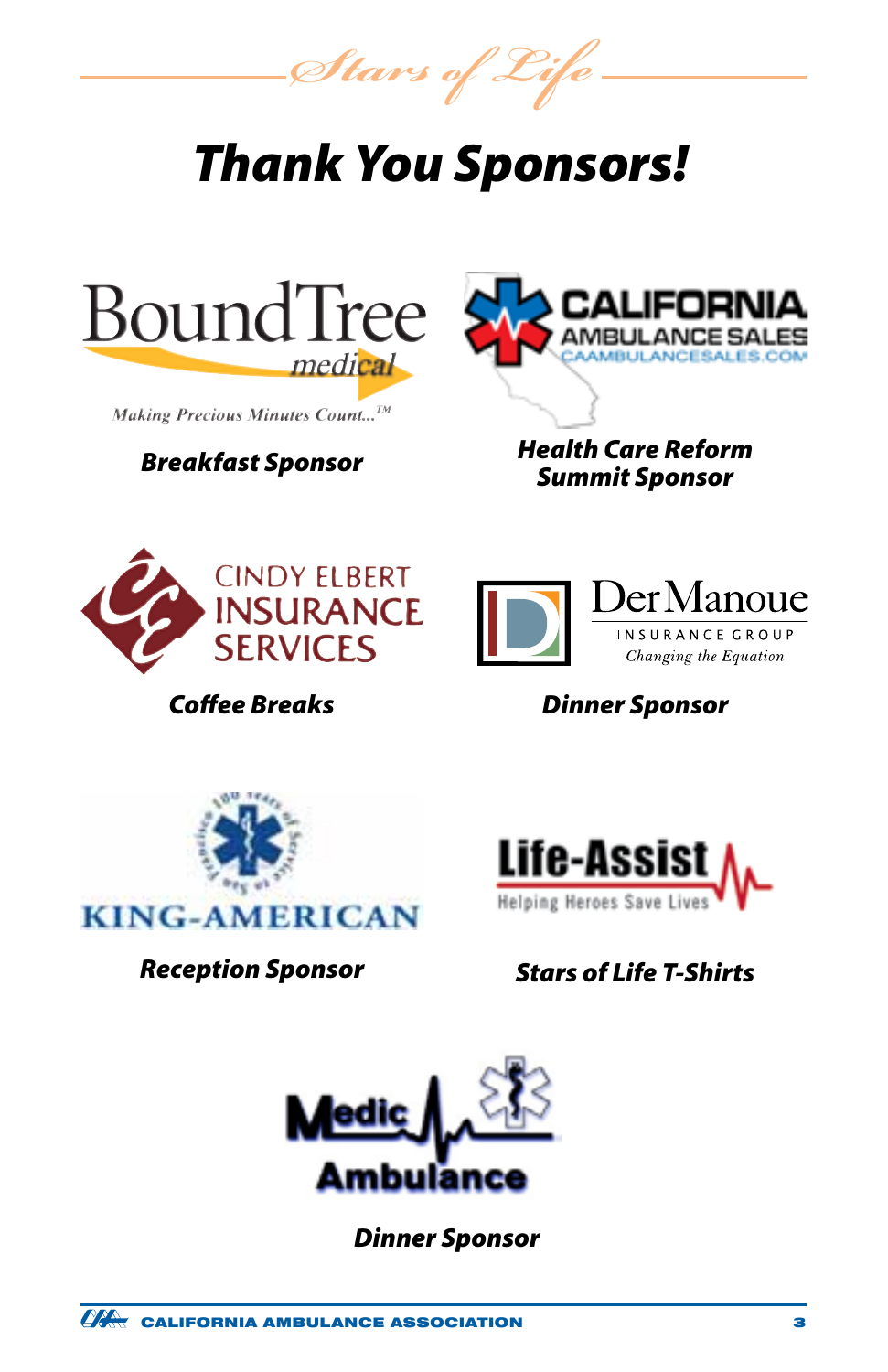Stars of 2

## Howard Backer, MD, MPH, FACEP *Director California Emergency Medical Services Authority*



**Howard Backer, MD, MPH, FACEP,** is the Director of the California Emergency Medical Services Authority (EMSA) where he leads the department in establishing and

enforcing standards for EMS personnel, coordinating with local EMS systems, overseeing the development of statewide specialty care systems, and preparing for and responding to disasters.

Dr. Backer previously served for ten years at the California Department of Public Health (CDPH), where he held a variety of assignments including as Chief of the Immunization Branch and as Interim Director and Interim State Health Officer.

From 2008 to 2011, Backer was Associate Secretary for Emergency Preparedness at the California Health and Human Services Agency where he worked closely with EMSA, CDPH, the Department of Social Services and other CHHS departments on plans to coordinate public health and medical disaster response as well as mass care and shelter issues. In that capacity, he served as a consultant to the Ukrainian Ministry of Emergencies and was part of a delegation to Chile following the devastating 2010 earthquake there. He will continue to

coordinate the development of Emergency Function 8 (Public Health and Medical) for the California State Emergency Plan.

Prior to government service, Dr. Backer practiced emergency medicine full time for 25 years in rural, urban, and suburban settings. He received a Doctor of Medicine from the University of California at San Francisco, a Master of Public Health from the University of California at Berkeley,a Bachelor of Sciences from the University of Michigan and is board certified in Emergency Medicine, Preventive Medicine and Public Health. He continues to work clinical hours in Urgent Care at the UC Berkeley Student Health Center.

Dr. Backer has a lifelong interest in wilderness and travel medicine. He is a founding member of the Wilderness Medical Society and a Fellow of the Academy of Wilderness Medicine. He also serves as medical consultant for an international adventure travel company and is a national expert in field water disinfection and infectious diseases of travelers.

Dr. Backer lives in Piedmont, with his wife, who is a registered nurse, and one of three daughters. In his time off, he likes to spend time in the Sierra Nevada mountains or do international travel to remote areas.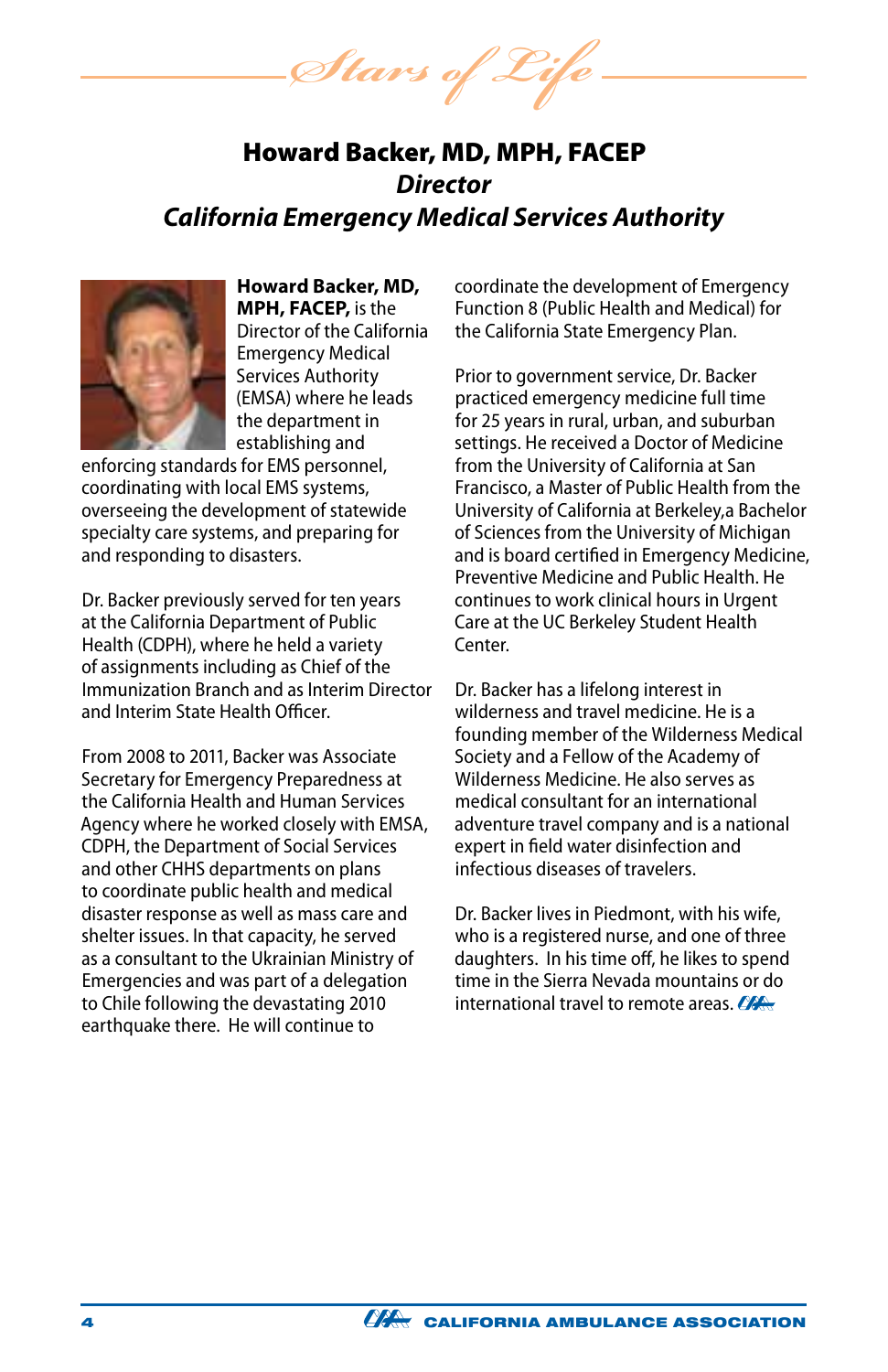*Stars of* 



Kyle Bush *Gold Cross Ambulance Service El Centro*

#### Kyle Bush Paramedic

Kyle first started with Schaefer Ambulance at our branch in San Diego, CA. While working with us he has been a positive force within our organization. In 2010, Kyle obtained his paramedic certification from EMSTA College in San Diego. After completing his training, Kyle transferred to our Gold Cross operation in Imperial County. Over the past 3 years he has been working in the field as a paramedic and Field Training Officer. Providing service to the community has inspired Kyle to make a contribution to his fellow coworkers by becoming an FTO. While in this position Kyle has been able to share his experiences, incorporate safe practices and reinforce the importance of complying with company policies and procedures. \*



Arturo Carreon *American Ambulance*

*Fresno*

#### Arturo Carreon Paramedic

 $\mathscr{I}$ tars

Arturo Carreon was selected by his peers as American Ambulance Fresno County Paramedic of the Year for 2012. Arturo began his career in 2002 as an EMT Cadet, a community based initiative that focused on educating younger individuals in EMS careers and providing them with an EMT education and subsequent employment with American Ambulance. Once he had completed the EMT course, Arturo began working in the busy Fresno 9-1-1 system. Always enjoying the opportunity to help those in need and driven to do more, Arturo completed the paramedic program in 2005. Today he has one of the highest total 9-1-1 responses and patient contacts in the company. Arturo says the most important aspect of his job is being nice, "When you are nice, people will always be nice back." Arturo purchased a house this year and on his time off he has been slowly fixing it up; he is upgrading the back yard so he and his two daughters Natalie, age eight, and Angelina, age six, can spend summer days playing together. He is engaged to Roxanne Dias, a registered nurse. \*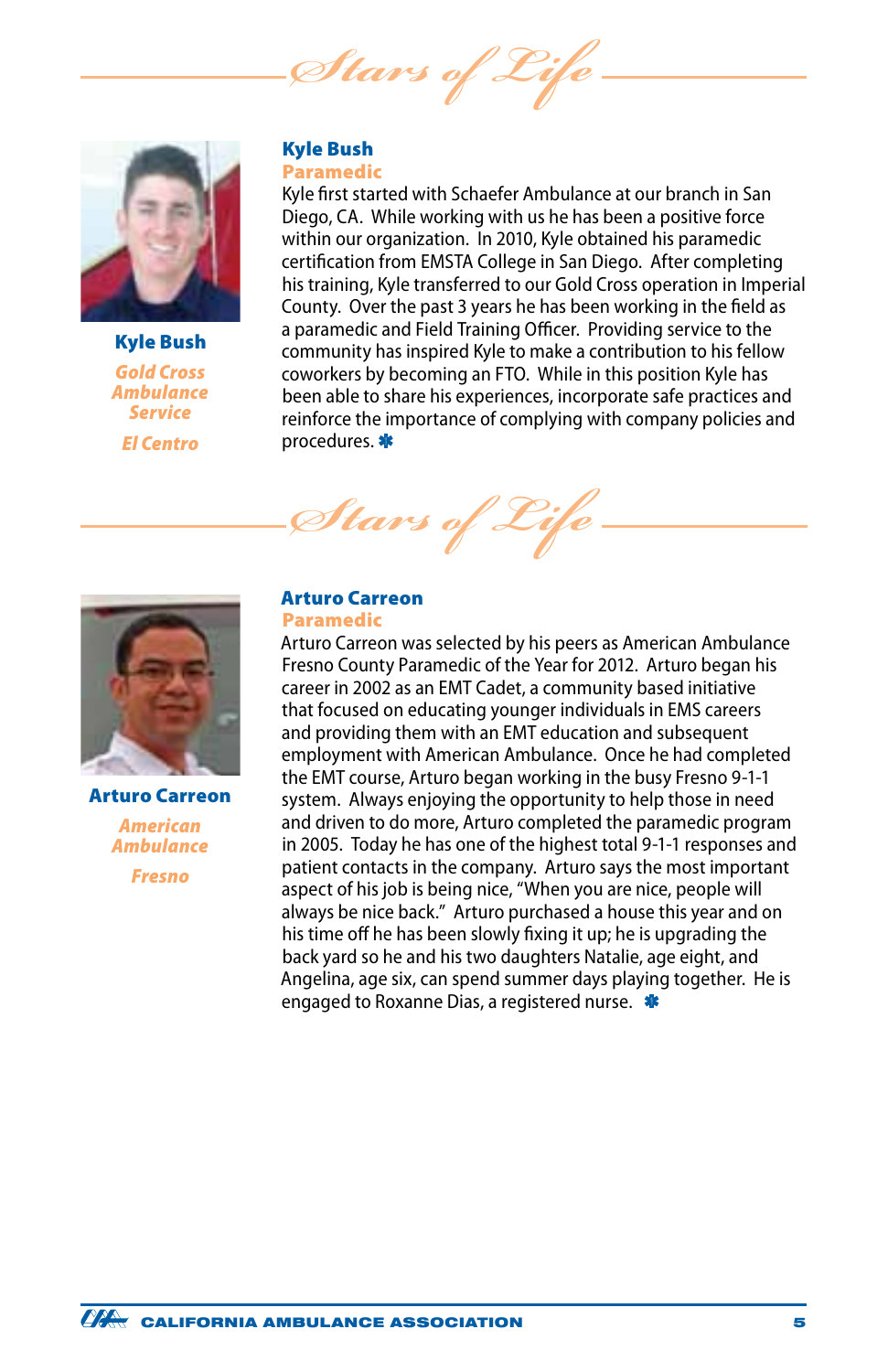Stars of



Shawn Crocker *Hall Ambulance Service, Inc. Bakersfield*

#### Shawn Crocker Paramedic

Shawn Crocker and Brian McChristian were dispatched to a fast food chain for a cardiac arrest on February 11, 2013 at 1:00 pm. They arrived at the scene to find an unconscious woman receiving CPR by the Kern County Fire Department. Shawn assumed patient care and directed the team to establish a BLS airway while continuing CPR. After an ECG showed the patient to have no electrical activity, CPR was continued and an IV was started followed by ALS medications. The ECG changed to V-fib and the patient was defibrillated with a change to normal sinus rhythm. An ALS airway was attempted but the patient was biting down on the airway. The crew began transport and by the time they arrived at the hospital the patient was awake and alert and answering questions. The patient remains in the hospital and recently shared that she hopes to meet with the crew soon.  $\clubsuit$ 

Joe DeQuattro *Medic Ambulance Service, Inc. Solano*

## Joe DeQuattro

*Stars of Life*

#### Paramedic

Paramedics Joe DeQuattro and Sam Humphries are being recognized for their rapid and excellent treatment of an adult male in cardiac arrest. The patient had pulled over at a gas station because he had chest pain that was unbearable. When EMS personnel arrived, the patient no longer complained of chest pain. All of the patient's vital signs checked out normal and the patient did not want to go the hospital. However, Joe and Sam pleaded with the patient to be seen and the patient finally gave in and agreed to be transported. While being loaded into the ambulance, the patient suddenly became unresponsive, lost pulses and went into a lethal cardiac rhythm. Joe and his partner rendered immediate CPR and defibrillation. The patient was defibrillated three times en route to the hospital. In the ambulance, the patient regained his pulses and upon his arrival at the hospital went for immediate cardiac surgery. The patient made a complete recovery and was able to meet his life saving crew at ceremony in Fairfield, CA this past year.

Joe has been in EMS since 2002, when he started at Medic Ambulance Service as an EMT. In 2009, Joe was promoted to paramedic. He lives in Vacaville, CA with his wife Lacy and 18-month old son Cayden. In his spare time, he enjoys traveling, camping, riding ATVs and spending time with his family.  $*$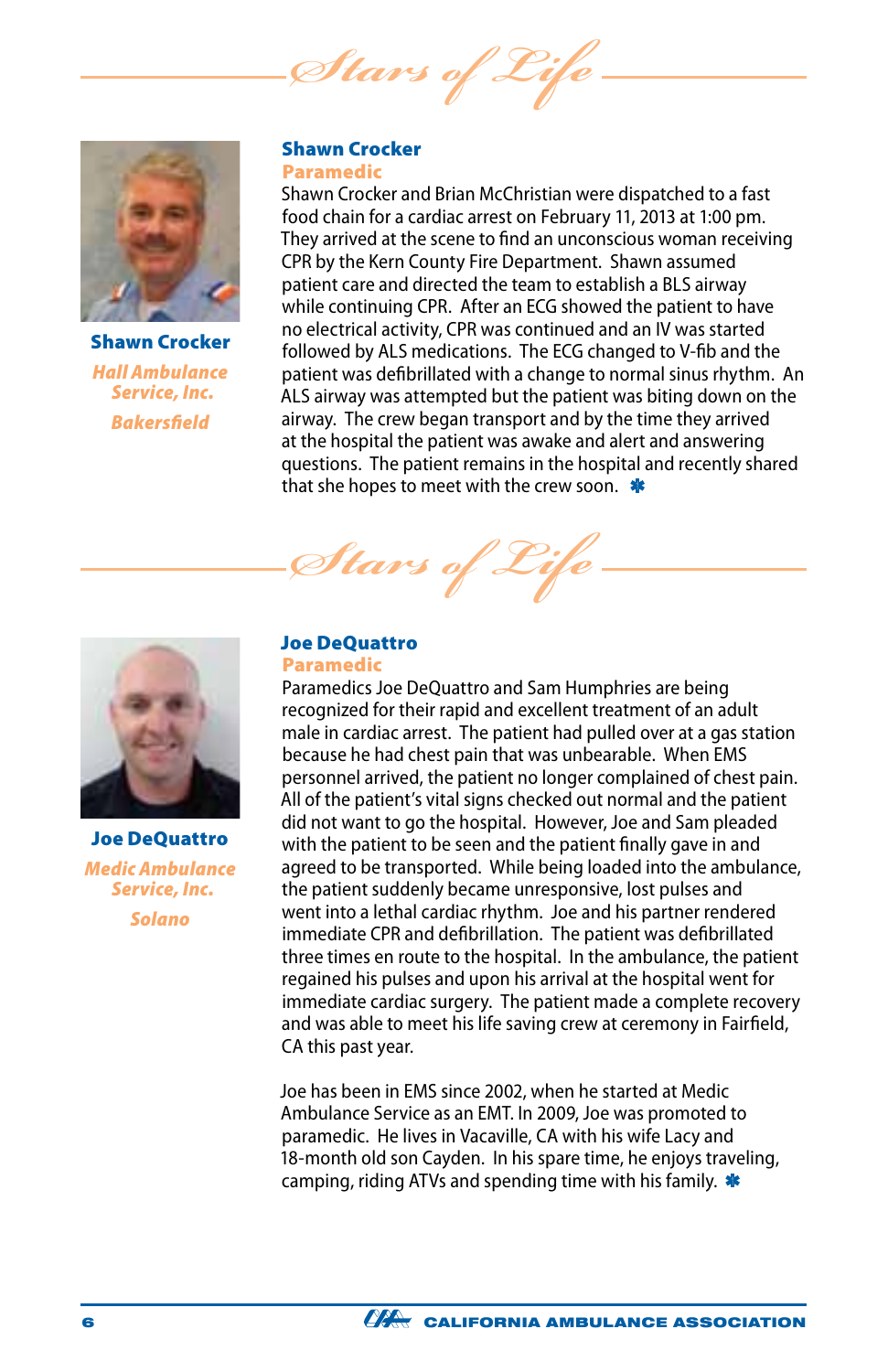*Stars of Life*



Sherard Flores *Schaefer Ambulance Los Angeles*

#### Sherard Flores Paramedic

Mr. Flores has been working in the EMS industry for more than 4 years. During his time in the EMS industry he has worked for Long Beach Fire Department and Advance Fire Service. Each organization has contributed to his patient care development. Mr. Flores participates as a preceptor for San Antonio Community College. In October of 2012, Sherard became a parent with the birth of his son Marcel. Mr. Flores is standing before us today as result of his involvement in assisting a NICU team with a very difficult case. At the end of his shift, Mr. Flores was dispatched to a facility in Northern Los Angeles County. Mr. Flores and his partner were assisting an NICU team with a 6-month-old female who was in respiratory distress. The Emergency Room was saturated with patients and the staff was not able to assist with preparing this patient for transport. Without skipping a beat Mr. Flores and Mr. Keehne jumped in to assist with stabilizing the patient. They aggressively worked on the patient for more than 4 hours. Due to their involvement the patient was successfully transported to a hospital that could better meet her medical needs. \*





Kent Frazier *Hall Ambulance Service, Inc. Bakersfield*

### Kent Frazier

#### Paramedic

Paramedic Kent Frazier and EMT Brian White, both from Taft, have been partners since 2006. On the morning of June 22, 2012 at 5:30 am, Kent and Brian were dispatched to a residence in Taft for a cerebral vascular accident. They arrived to find a pulseless and apneic patient. With assistance from Kern County Firefighters, CPR was initiated while Kent and Brian prepared ALS equipment. The ECG indicated V-Fib. Kent defibrillated two times and saw the ECG rhythm convert to a normal sinus rhythm. Kent secured an ALS airway and started an IV. The patient was transported to the Taft airport and handed off to the medevac crew with a strong pulse and a good blood pressure. The patient made a full recovery and was discharged home only days after the event.  $\ast$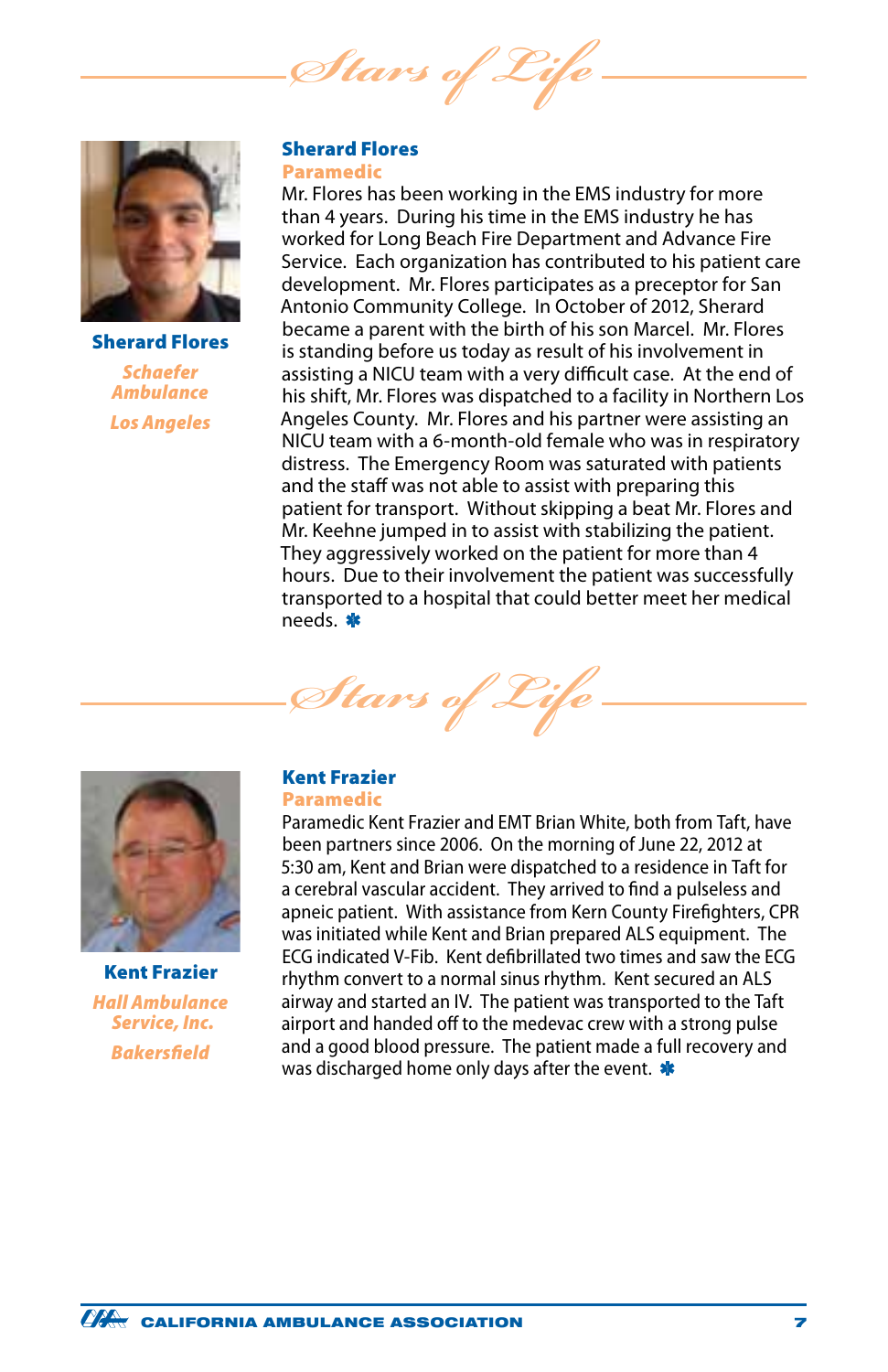Stars of



Acina Hansen *San Luis Ambulance San Luis Obispo*

#### Acina Hansen Paramedic

Nine years ago, Acina Hansen began working for San Luis Ambulance as an Emergency Medical Technician, and has since become a Paramedic. During her time at the company, she has always been hardworking and dedicated. What sets Acina apart from other staff members is her consistently positive and upbeat attitude. She is very well liked by co-workers and allied agency staff. By always avoiding negativity, she sets a positive tone for others to follow. Acina has become a highly respected paramedic who consistently receives the highest marks on her real time field reviews. Due to her quality patient care and ability to positively interact with her co-workers, she was appointed to the San Luis Ambulance Quality Improvement Committee, where she has been a welcome addition. Over the last year, she has been very involved with the San Luis Ambulance Training Group as a new staff member trainer and Emergency Vehicle Operator Course instructor. Acina was recently honored as the San Luis Ambulance Staff Member of the Year for 2012.



Perry Hookey *Medic Ambulance Service, Inc. Solano*

#### Perry Hookey

*Stars of Life*

#### Education Coordinator / Paramedic

Perry Hookey is being honored for his heroic efforts while trying to save a man from a burning 18-wheel semi-truck that went off of an overpass and caught on fire. Perry was on his way to work when a semi-truck came off the overpass and down an embankment. With the semi-truck on fire, Perry risked his life to extricate the man from the burning vehicle. The man later succumbed to his injuries and passed away in the hospital, however Perry's efforts enabled the victim's family to say their goodbyes and follow his wishes. Perry and the man's family were able to meet and the family gave their heartfelt thanks for this heroic act. Perry is a Paramedic and the Education/Training Coordinator for Medic Ambulance Service. His EMS career began 25 years ago as an EMT in rural Mississippi. He has since served as a paramedic, field training officer, paramedic field supervisor and critical care air medical flight paramedic. One of the most memorable moments of his career was being chosen to serve as a paramedic representative for the U.S. Olympic Torch Relay during the 1996 Olympic Games. In 2005 he moved to California. As a Paramedic FTO and the Education/Training Coordinator for Medic Ambulance Service, he is responsible not only for paramedic duties, but also the development and instruction of required and elective educational courses for Medic Ambulance Service employees, fire agencies, hospitals, medical/ dental offices, convalescent facilities, schools and the public. \*

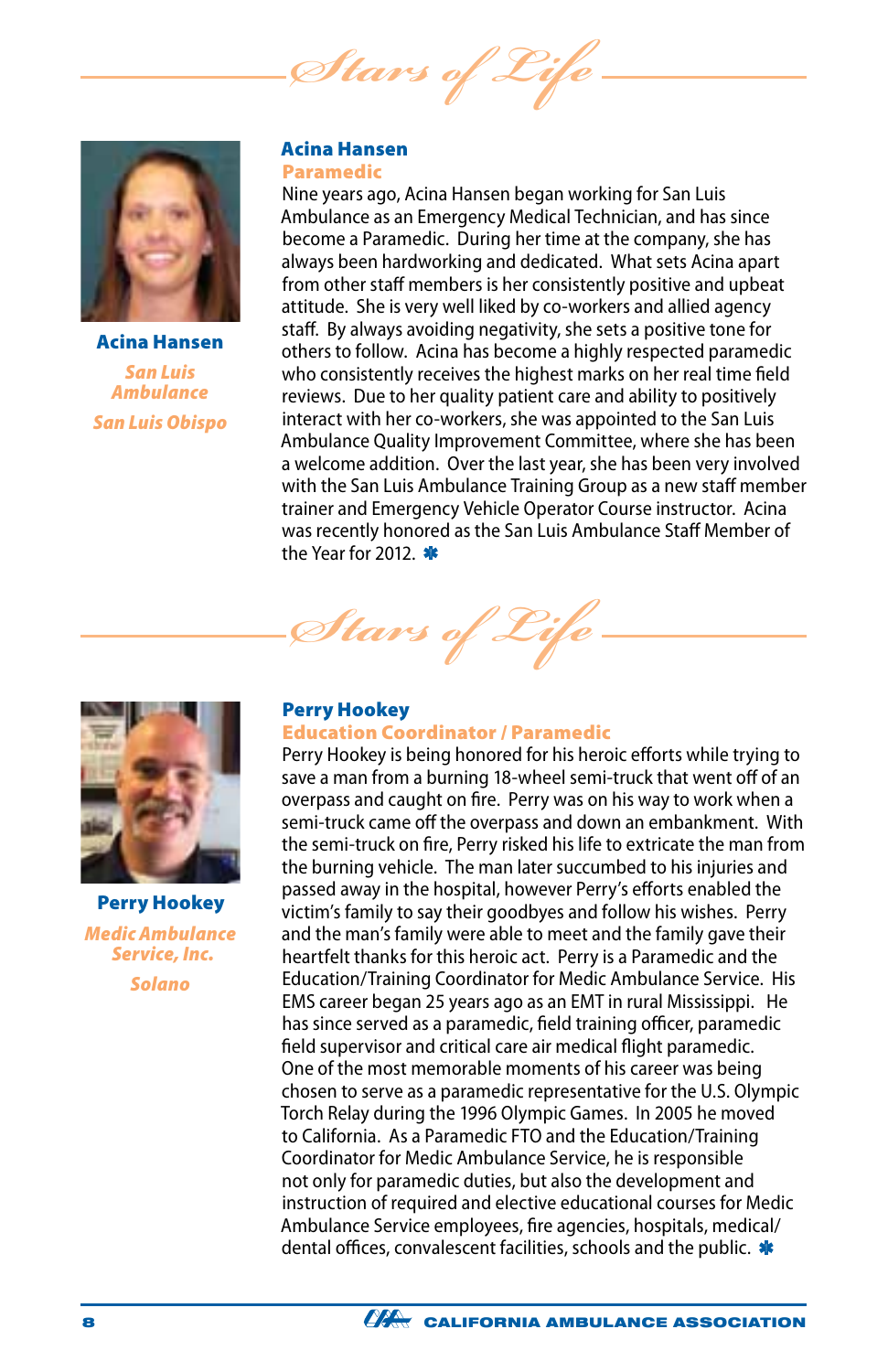Stars of



Alan Hughry, Jr. *Medic Ambulance Service, Inc. Solano*

#### Alan Hughry, Jr. Paramedic

Alan Hughry is being honored as Medic Ambulance's 2013 Paramedic of the Year for his contributions as a model employee as well as for his rapid and excellent treatment of a 6-year old cardiac arrest patient. Thanks to CPR and defibrillations administered by Alan and his partner, the patient regained his pulses and is alive and well today. Alan had his sights on becoming a police officer until he was involved in a motor vehicle accident in 2002. Medic Ambulance was the first to arrive to his aid. Alan says, "En route to the hospital, paramedic Barbi Watson shared her experience and knowledge with me about the world of EMS. It was because of her, I changed my career." Paramedic Watson convinced him to take an EMT class at Solano Community College and to do a ride along with her. Alan said he got to see firsthand the difference a good paramedic can make in a time of crisis and devoted himself to being just as good as she was if not better. Alan soon began his EMS tenure with Medic Ambulance Service as an emergency dispatcher and joined the Suisun Fire Protection District as a firefighter/EMT. In 2004, Alan transferred to the ambulance side of Medic Ambulance and was promoted to paramedic in 2007. As the Paramedic of the Year, Alan will receive an all expenses paid trip to Disneyland to attend the CAA Annual Convention.



Sam Humphries *Medic Ambulance Service, Inc. Solano*

## Sam Humphries

*Stars of Life*

EMT

Paramedics Joe DeQuattro and Sam Humphries are being recognized for their rapid and excellent treatment of an adult male in cardiac arrest. The patient had pulled over at a gas station because he had chest pain that was unbearable. When EMS personnel arrived, the patient no longer complained of chest pain. All of the patient's vital signs checked out normal and the patient did not want to go the hospital. However, Joe and Sam pleaded with the patient to be seen and the patient finally gave in and agreed to be transported. While being loaded into the ambulance, the patient suddenly became unresponsive, lost pulses and went into a lethal cardiac rhythm. Joe and his partner rendered immediate CPR and defibrillation. The patient was defibrillated three times en route to the hospital. In the ambulance, the patient regained his pulses and upon his arrival at the hospital went for immediate cardiac surgery. The patient made a complete recovery and was able to meet his life saving crew at ceremony in Fairfield, CA this past year. Sam has worked for Medic Ambulance as an EMT for almost two years. He began his career in EMS five years ago as a volunteer with Napa County Fire where he has recently been promoted to Captain. Sam says he loves the opportunity to help his fellow Californians in a time of crisis, whether locally on an ambulance or on an OES Strike team. Sam has been married for 12 years to his amazing and supportive wife, Nicole. In his personal time, Sam is an avid surfer and artist.  $*$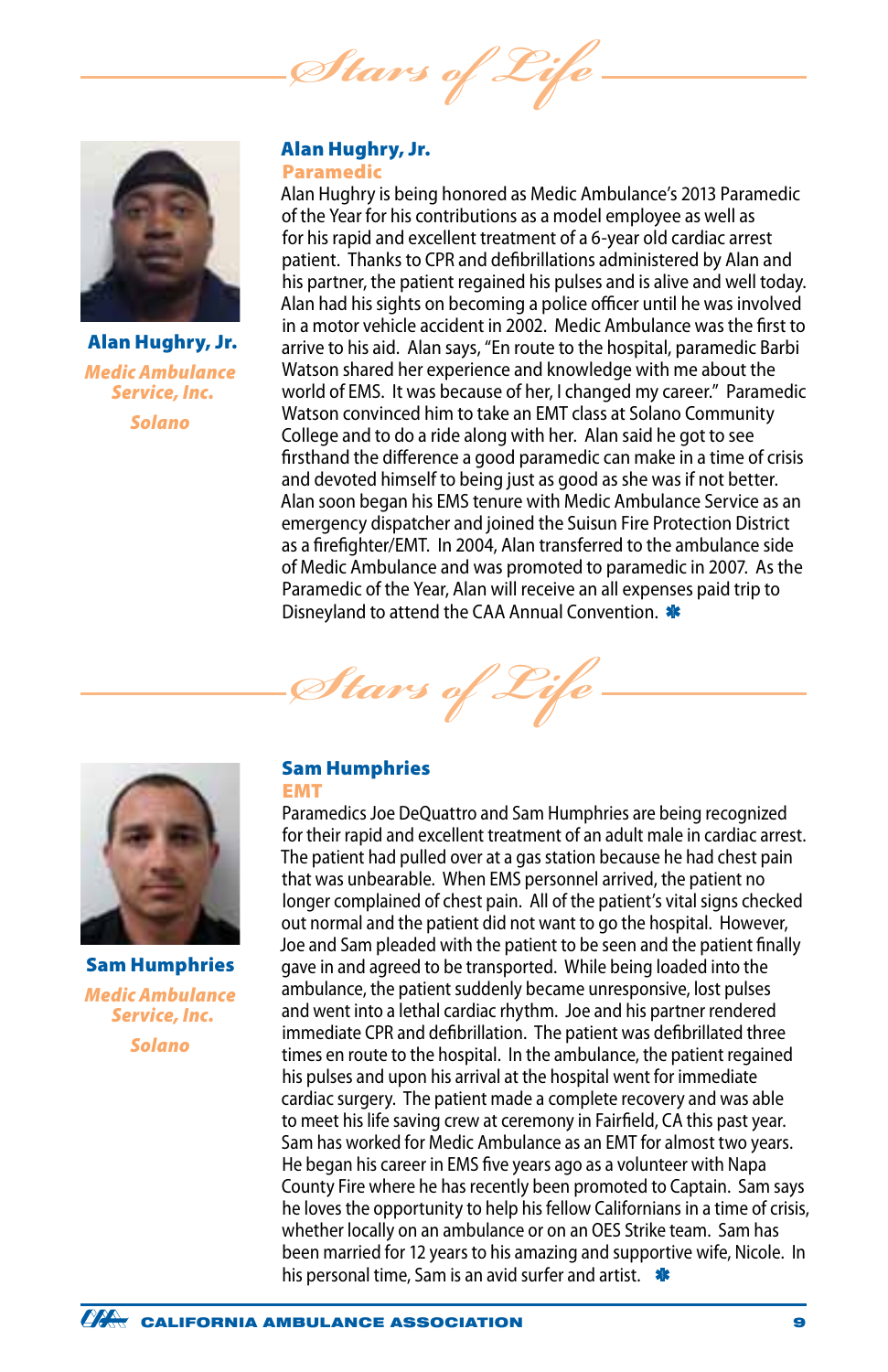Stars of



Anthony Keehne *Schaefer Ambulance Los Angeles*

#### Anthony Keehne Paramedic

Mr. Keehne has been working in the EMS industry for more than 8 years. He has worked with Advance Fire Service and as a reserve medic with Santa Paula Fire. The experience he has gained while working with us as well as other agencies has contributed significantly to his patient care skills. Mr. Keehne graduated with his Bachelor of Arts from UCSB. Mr. Flores is standing before us today as result of his involvement in assisting a NICU team with a very difficult case. At the end of his shift, Mr. Keehne was dispatched to a facility in Northern Los Angeles County. Mr. Keehne and his partner were assisting an NICU team with a 6-month-old female who was in respiratory distress. The Emergency Room was saturated with patients and the staff was not able to assist with preparing this patient for transport. Without skipping a beat Mr. Keehne and Mr. Flores jumped in to assist with stabilizing the patient. They aggressively worked on the patient for more than 4 hours. Due to their involvement the patient was successfully transported to a hospital that could better meet her medical needs. \*



Kelly Kinkade *Riggs Ambulance Service Merced*

#### Kelly Kinkade **EMT**

*Stars of Life*

Kelly Kinkade, of Riggs Ambulance Service, is being awarded the Star of Life for her relentless work ethic and desire to succeed daily in her role as an Emergency Medical Technician over the last three years. Kinkade is a hardworking individual who is very independent and responsible. She is constantly praised as one of the best EMT Field Training Officers for Riggs Ambulance Service. Kinkade is a valuable asset in advancing Emergency Medical Services careers and opportunities for youth in Merced County. She has recently been appointed as Head Advisor for the Riggs Ambulance Service Medical Services Explorer Post 1948. Her dedication to EMS is extraordinary and the company very proud to honor her accomplishments as a Star of Life.

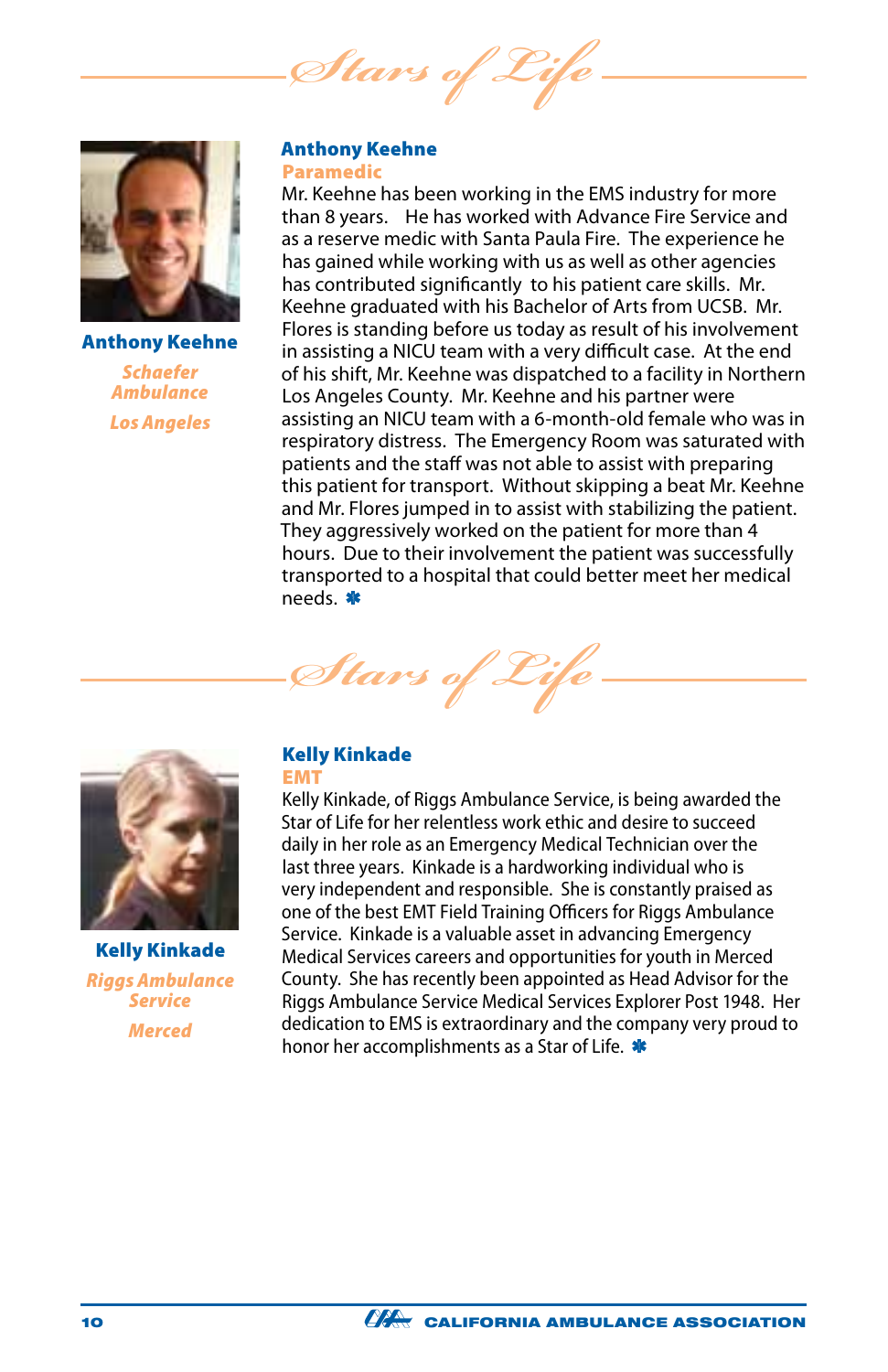*Stars of* 



Nathan Kline *Hall Ambulance Service, Inc. Bakersfield*

#### Nathan Kline Paramedic

Nathan Kline was awarded the Hall Ambulance Service, Inc. 2012 President's Award for exemplary customer service by Founder & President Harvey L. Hall in March 2013. This prestigious company award is bestowed upon the employee that best exemplifies patient care and customer service in a manner consistent with Mr. Hall's expectations and commitment to leading a Hall Way of Life. Nathan was hired as an EMT in March, 2006, attended the Fall 2008 Paramedic Training Program, and was licensed as a Paramedic in 2009. Nathan is currently assigned to Metro Bakersfield and conscientiously shares his positive attitude and customer service skills with new hires when serving as an EMT Preceptor. During his career at Hall Ambulance Service, Inc., Nathan has had two life saves and has received 35 customer compliments. Not every customer encounter ends in life saving medical care. Perhaps we offer nothing more than a ride and some comfort during the customer's crisis of the day. Whether it's a business man in a suit or a homeless man on the street, Nathan takes every single customer contact as an opportunity to excel at kind, compassionate customer service. \*



Jonathon Knauf

*Mercy Medical Transportation, Inc. Escondido*

#### Jonathon Knauf Paramedic Supervisor

*Stars of Life*

Jonathon Knauf was chosen for the Star of Life Award because of his dedication to his community. Jonathon has been an integral part of Mercy Medical Transportation since he joined Mercy Medical Transportation as an EMT in 2002. Jon consistently strives to do better in his job and in 2006, he earned his Paramedic license. He later became a Paramedic Supervisor and Training Coordinator. In March 2013, Jon's exceptional paramedic skills were put to the test when a call was toned out for a seven-week old pediatric code. Jon arrived on scene of a child that was without a pulse and not breathing. He began CPR, defibrillated the patient and also established an IO line and administered medications. By the time he transferred care, the patient had a pulse and was breathing again. Today, that child is back at home with her parents and it appears that she will lead a life without complications from the event. After 11 years in the field, Jon's enthusiasm and compassion never fades. \*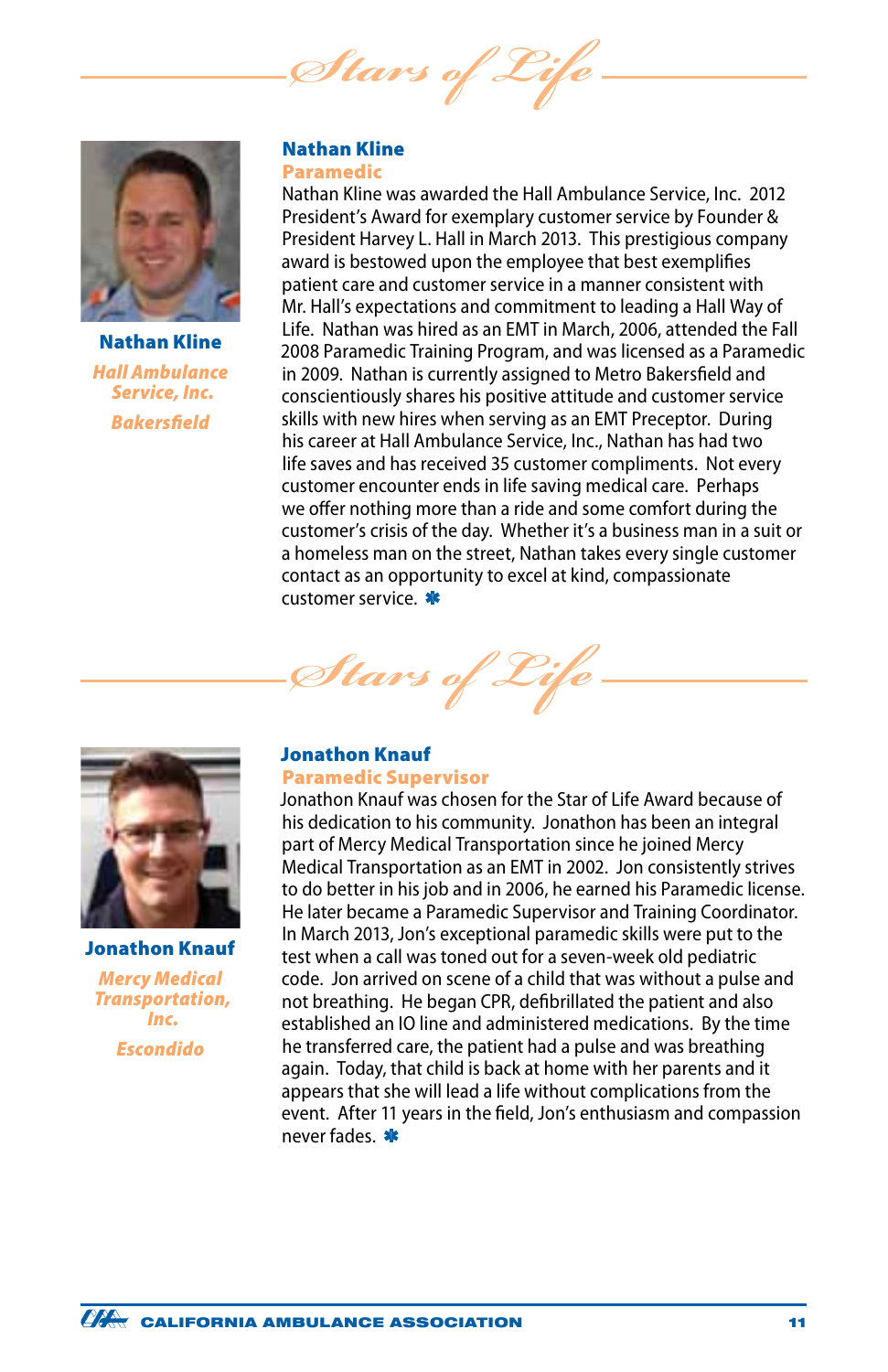Stars of



Markus Lincoln *Medic Ambulance Service, Inc. Solano*

#### Markus Lincoln EMT

Markus has been serving in EMS for the last 10 years. Markus started his career right out of high school with the Vacaville Fire Protection District. His goal was to achieve a full time job in EMS. In 2005, Markus was hired at Medic Ambulance Service, Inc. as an EMT. To this day, he enjoys working on an ambulance and responding to all the various calls. Markus likes the constant change of EMS and how he always has to be "on his toes." Markus says, "What really makes it all worth it is actually seeing the results of a job well done!" Markus lives at home with his girlfriend of four years, Jessie and their dog. In his free time, Markus is always with friends either barbequing, enjoying the outdoors at the lake, or taking Jeeps through the Rubicon Jeep Trail. Markus is being recognized for his rapid and excellent treatment of a six-year old cardiac arrest patient. The child went into sudden cardiac arrest and Markus and his partner administered immediate life-saving CPR and defibrillations, in which the patient regained his pulses. The child, now seven, is alive and well today because of Markus' quick and life-saving treatment. \*

Brian McChristian Paramedic



Brian **McChristian** *Hall Ambulance Service, Inc. Bakersfield*

Shawn Crocker and Brian McChristian were dispatched to a fast food chain for a cardiac arrest on February 11, 2013 at 1:00 pm. They arrived at the scene to find an unconscious woman receiving CPR by the Kern County Fire Department. Shawn assumed patient care and directed the team to establish a BLS airway while continuing CPR. After an ECG showed the patient to have no electrical activity, CPR was continued and an IV was started followed by ALS medications. The ECG changed to V-fib and the patient was defibrillated with a change to normal sinus rhythm. An ALS airway was attempted but the patient was biting down on the airway. The crew began transport and by the time they arrived at the hospital the patient was awake and alert and answering questions. The patient remains in the hospital and recently shared

*Stars of Life*

that she hopes to meet with the crew soon.  $\ast$ 

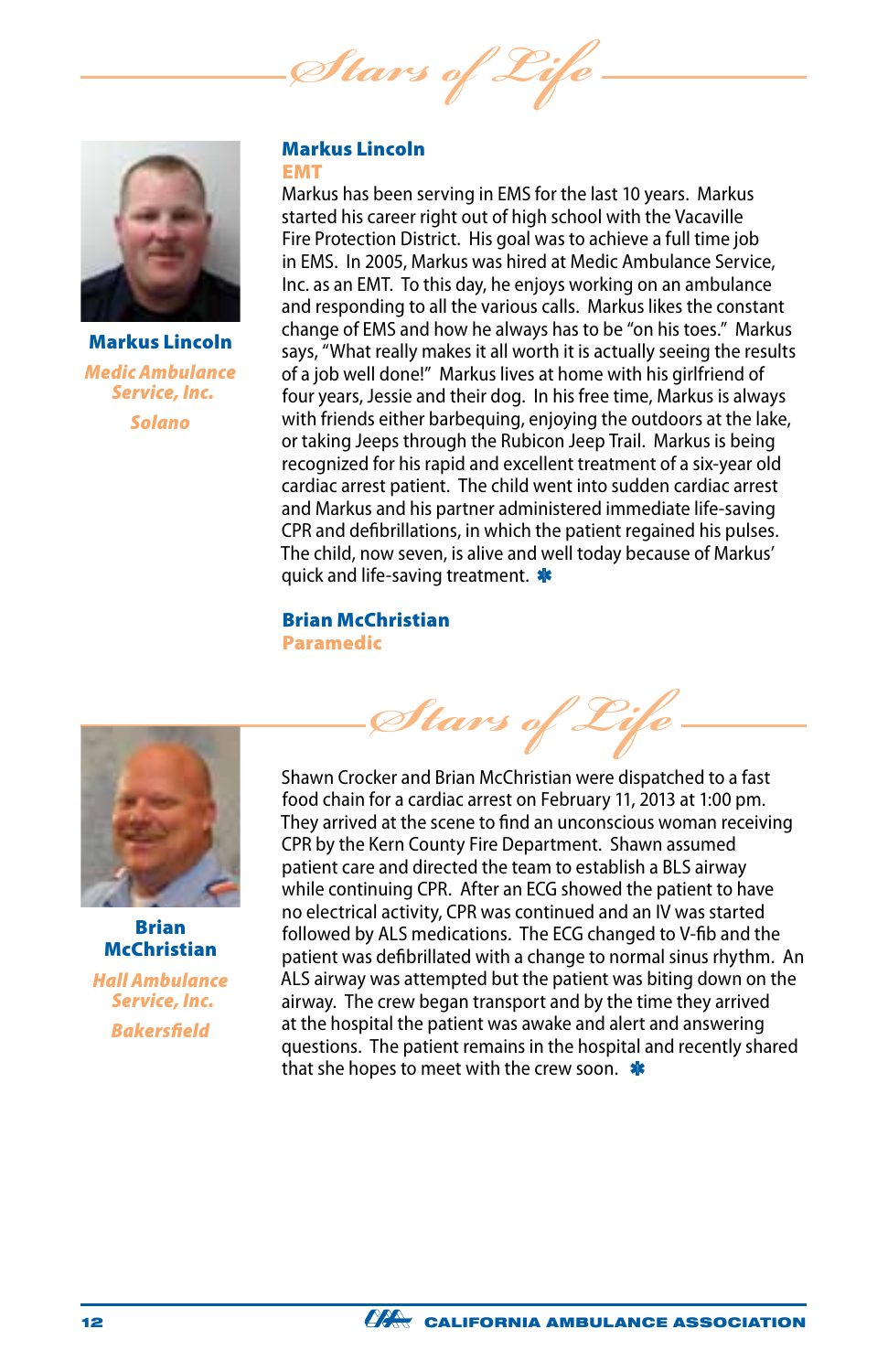*Stars of* 



Monica McGrew *American Ambulance Fresno*

#### Monica McGrew Paramedic

Monica McGrew was selected by her peers as Paramedic of the Year 2012 for Kings County Operations. Paramedic Monica McGrew is a second generation EMS responder. She spent her childhood making trips to the fire station to visit her father, a retired Cal Fire Firefighter. Monica says she knew as a child that she wanted to follow her dad's footsteps and help others in an emergency. Monica served as a volunteer firefighter for seven years, spending one summer working for the National Forest Service. She started her EMS career as an EMT in Tulare County in 2001 and shortly after completed the EMT-II program. After becoming a paramedic in 2005, Monica began working at American Ambulance. She says, "I grew up in an agriculture community and I enjoy working for a company that keeps me connected to a rural setting, but also offers opportunity for advancement." She has taught ACLS and PALS and in July of 2011, Monica was promoted to Field Supervisor. Monica has a five-year old son, Alex. As a paramedic, Monica enjoys having an impact in people's lives, but the most important impact for her, is in her son's life.



Cameron Messer *Medic Ambulance Service, Inc. Solano County*

#### Cameron Messer **Dispatcher**

**Stars** 

Cameron is 22 years old and has lived in Solano County all of his life. Since he was a young boy, Cameron always had a passion to help people. At the age of 16 he became a life guard at his local fitness club. Cameron enjoyed that people felt safe when he was around. Cameron's plan after high school was to become an Air Force pararescue jumper, but on February 7<sup>th</sup> 2008, Cameron was paralyzed in a motorcycle accident. Cameron knew he would not able to physically help people, but he was eager to find a career in which he could obtain the same sense of satisfaction. Cameron found his calling in medical dispatching. Cameron was hired at Medic Ambulance Service, Inc. in the spring of 2011, and has been an inspiration to the whole Medic Family. He represents the best EMS has to offer. To Cameron, medical dispatch brings countless challenges to overcome. Cameron says, "The feeling I get at the end of the day is priceless." Cameron is EMD certified by the National Academies of Emergency Dispatch and recently attended the EMD quality assurance course to take a more active role in the Quality Assurance of Medic's EMD program. Cameron is being honored for his overall job performance as a dispatcher this last year. He has been a model employee and a mentor at Medic Ambulance. \*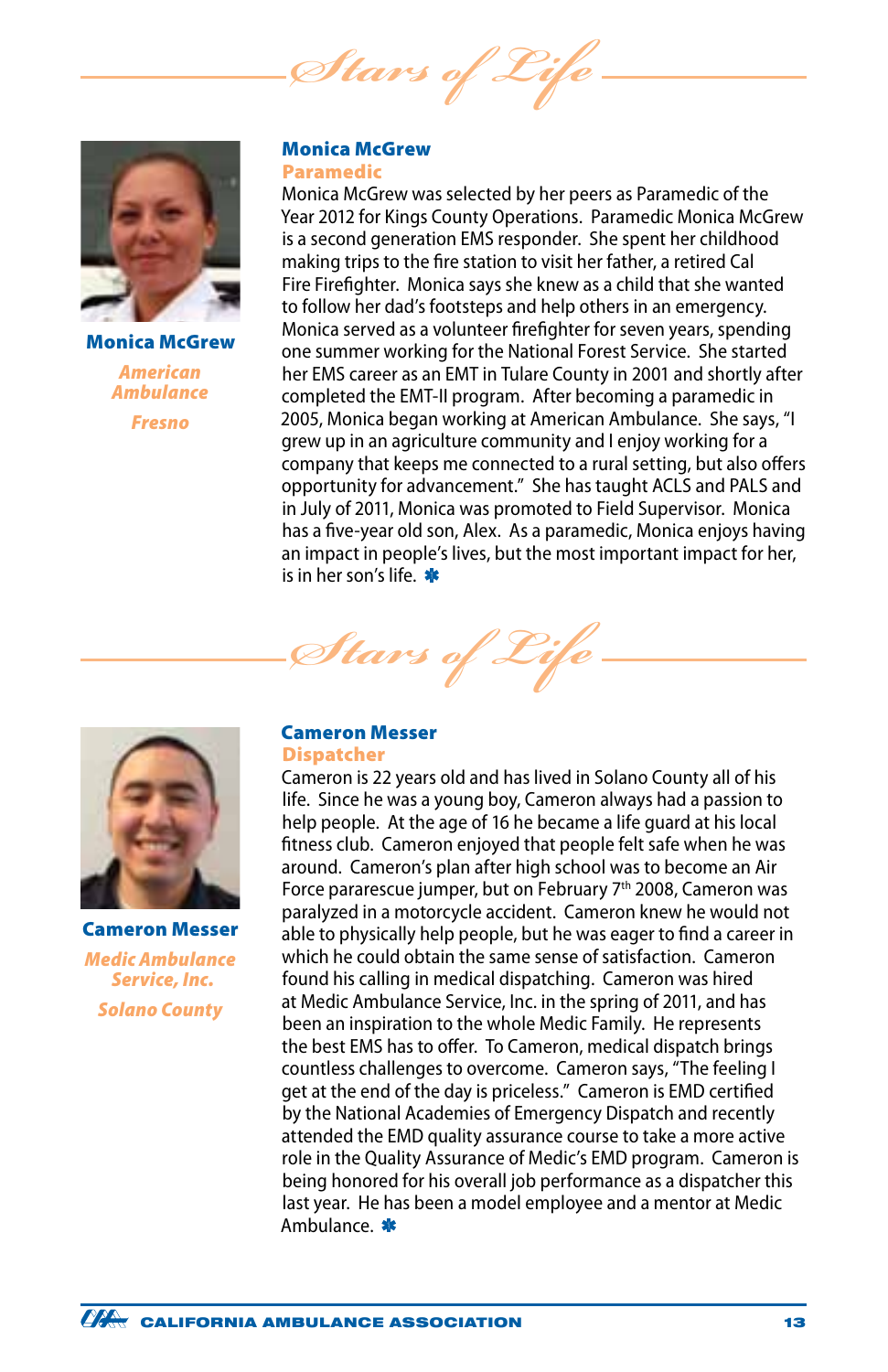*Stars of Life*



Ken Sexton *Hall Ambulance Service, Inc. Bakersfield*

#### Ken Sexton Paramedic

Ken is a Paramedic assigned to the Boron station. The crews in Boron make regular visits to the Boron Senior Center and have, from time to time, engaged in extra activities to make the lives of the residents of Boron a little better. In July of 2012, Ken's father in law passed away. Ken and his wife knew there were some unmet needs in the community. Ken and his wife graciously donated his father in law's hearing aids worth more than \$3,000 to a community member. Ken and his wife's selfless act is a credit to him, and his family, and all EMS professionals. \*





Ray Shanahan *Care Ambulance Service, Inc. Orange*

#### Ray Shanahan EMT

Ray Shanahan was selected for the Star of Life award because of his dedication and outstanding leadership as an Operations Manager. Ray Shanahan joined Care in July 2009 and was promoted to Operations Manager in August 2012. Ray has served in a number of roles including Field Training Officer from 2009 to 2012. He also served as an FDNY Paramedic from 1986-1990 before pursuing a different career in sales. Ray worked for two Fortune 500 companies in a management capacity from 1991-2003 before successfully launching his own sales consulting firm. Ray sold his business in 2008 and returned to the EMS Field as an instructor before joining Care in July 2009. He has been married to his wife Elaina since 2011 and together they enjoy St. Louis Cardinals baseball.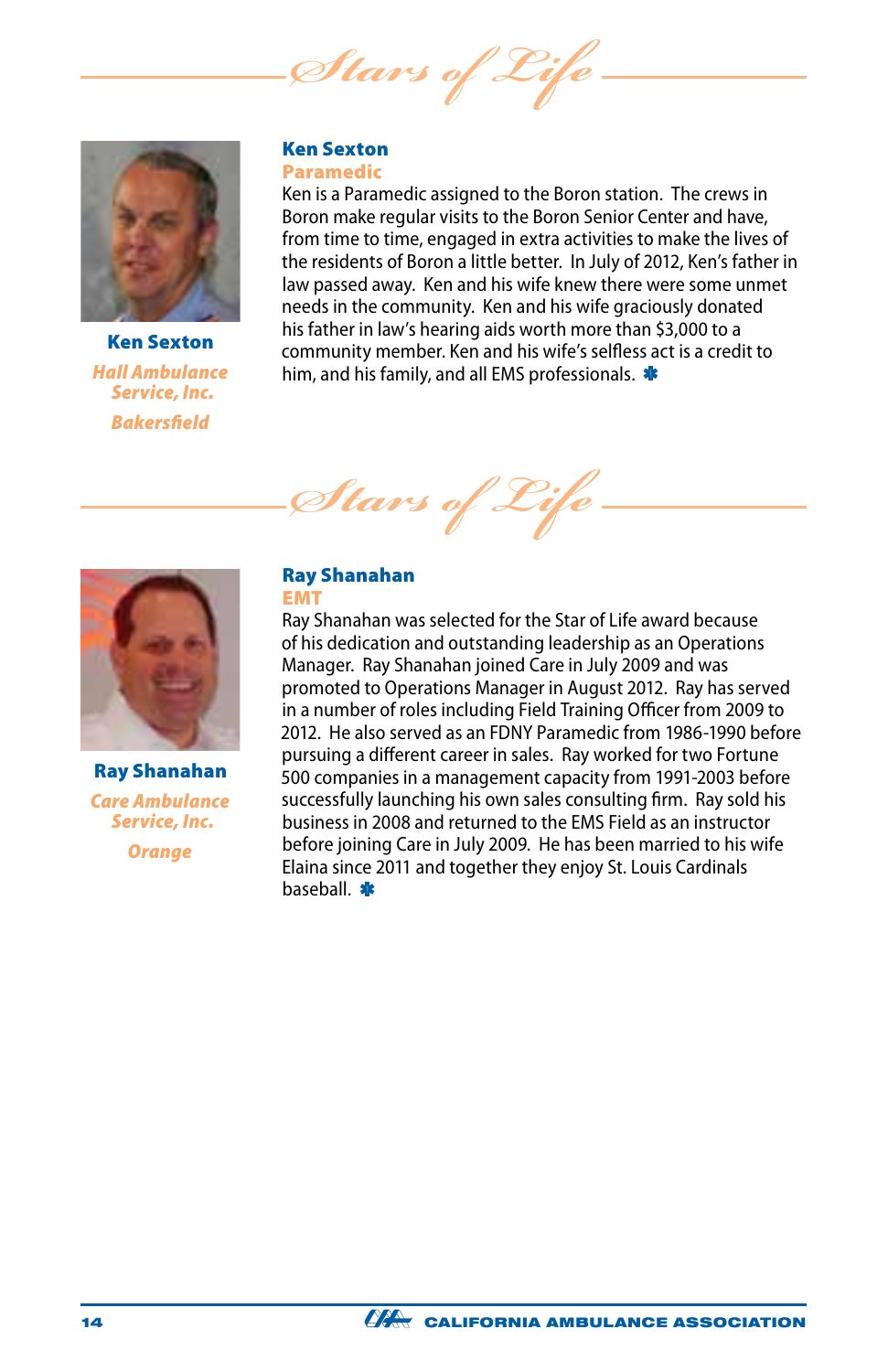*Stars of Life*



Amy Shontz *City Ambulance of Eureka Eureka*

#### Amy Shontz Paramedic

Last August, Amy Shontz and her partner responded to a 31-year old male who was impaled by a  $\frac{3}{4}$  inch tree branch through his neck when a tree fell on him. Amy and her partner traveled 50 minutes into very rural Humboldt County and then Amy hiked down 200 feet into a deep ravine to access her patient. The awake and alert patient was found in the care of first responders who had already freed the patient from the main tree by cutting the branch, leaving an 8-10 inch section of the branch through his neck. Bleeding was controlled and the patient was placed in a modified c-spine with the remaining branch stabilized in place. Amy initiated ALS trauma care in the ravine while waiting for additional resources to assist in the patient's extrication back to the road. Amy then requested a medical helicopter for transport to a trauma center to avoid the nearly one hour drive back to the local hospital over a narrow, winding road. Once the patient was successfully removed from the ravine by Amy and first responders, he was flown to a trauma center where the branch was successfully removed without neurological impairment or permanent damage. Amy Shontz has been a paramedic for City Ambulance of Eureka, Inc. for 2 ½ years and has been the company's Community Service Coordinator for the past year. Amy is high energy and that trait is rewarded by a high call volume that surpassed all of her co-workers last year. \*

 $\mathscr{I}$ tars d



Robert Smith *Riggs Ambulance Service Merced*

#### Robert Smith Paramedic

Paramedic Robert Smith has been nominated for the Star of Life Award for his commitment to high quality patient care at Riggs Ambulance Service over the last 12 years. Robert has continuously demonstrated dedication and leadership through his roles as Paramedic, Field Training Officer, Operations Supervisor and advisor to the Riggs Ambulance Service Medical Services Explorer Post 1948. Smith is an influential leader in EMS who stands out for his ability to inspire his peers. He is often recognized for his delivery of efficient and compassionate pre-hospital care for the people he serves in Merced County. Most importantly, he is gracious with his commitment to community by participating in various community service events on and off duty. \*

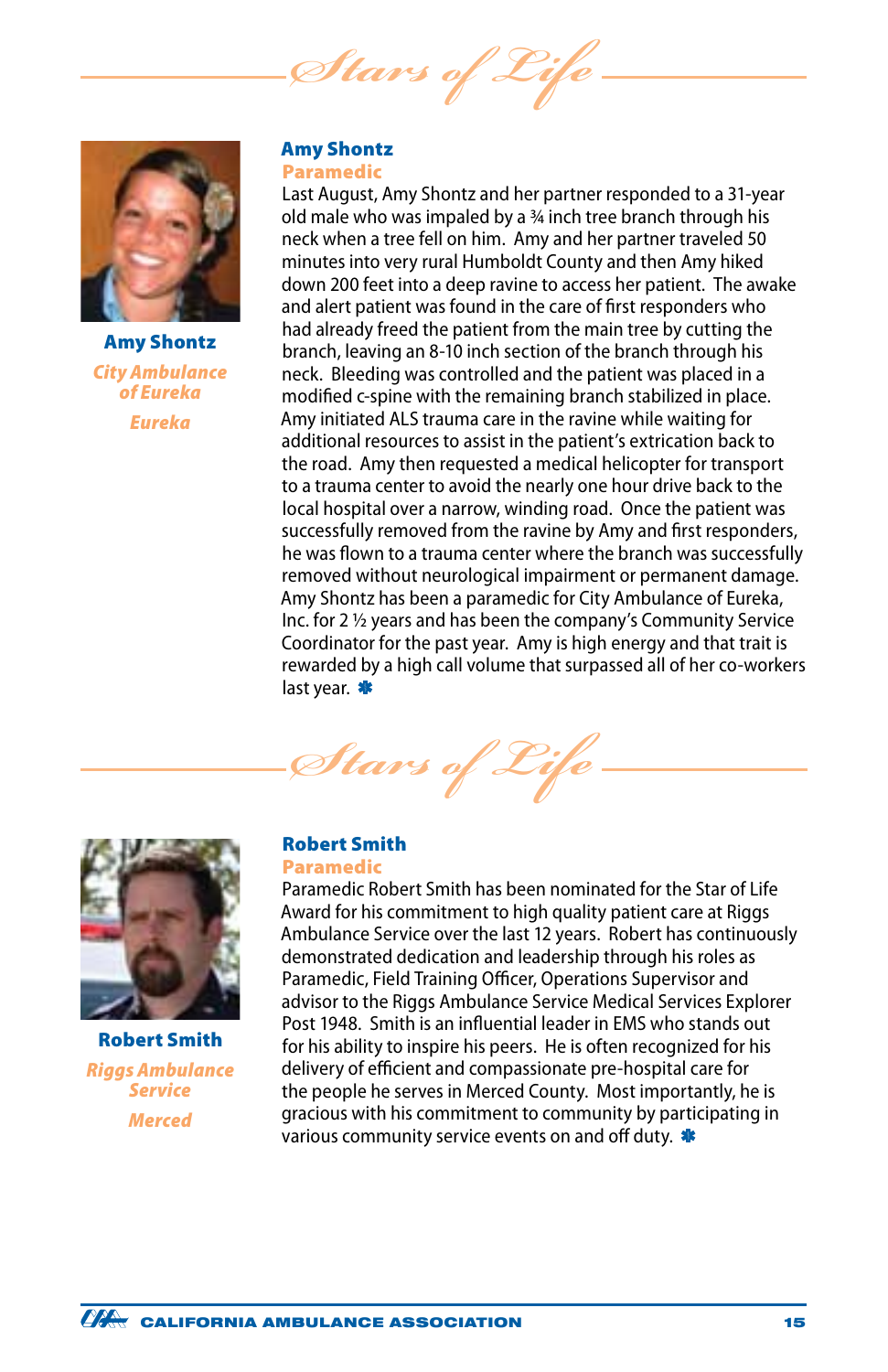Stars of



#### Chiyon Speakerman *Medic Ambulance Service Solano*

#### Chiyon Speakman RN

Chiyon Speakman was born in South Korea, grew up in Japan and moved to California few years ago. She received her Bachelor of Science degree in Nursing from Sonoma State University and has been a registered nurse since July of 2011. She says she chose to pursue a career in nursing because, "Nurses dedicate tremendous amounts of time, knowledge and service in an effort to produce the best patient outcomes and this is the exact charm of nursing that has motivated me." Working in the EMS field has allowed her to discover a new appreciation for the individuals working as first responders and heroes. As a transport nurse, she is proud to be a part of the EMS family and could not have asked for a better experience. She values the one-on-one time she gets to spend with her patients. Her dedication to this new field has shown in many aspects of her work. She is being recognized for her rapid and excellent care of cardiac patient who went into a ventricular tachycardia during transport. The patient had not been responding to medication while at the hospital and during the transport went into a lethal cardiac rhythm and Chiyon provided multiple cardio-versions during transport. Chiyon maintained excellent patient care and the patient was able to get to the Cardiac Cath Lab for immediate surgery. \*





Klatann Thomas *Care Ambulance Service, Inc. Orange*

#### Klatann Thomas EMT

Klatann Thomas was selected to receive the Star of Life award because of his outstanding leadership and skill set as a Field Training Officer and now, as an Operations Manager for Care Ambulance. Since deciding to re-commit to EMS in 2006, he has steadily taken on increasing levels of responsibility at Care Ambulance Service, Inc. Klatann is a product of the military where he served in U.S. Army Special Operations from 1988 to 2000. He attended UCLA for his pre-hospital care education where he taught for a number of years. He feels that this field offers new challenges and allows him to bring all his creativity, innovation and leadership daily. He has been happily married for 12 years and is a proud parent and grandparent. In his down time he enjoys watching movies, going to the gym and is an avid reader.  $\ast$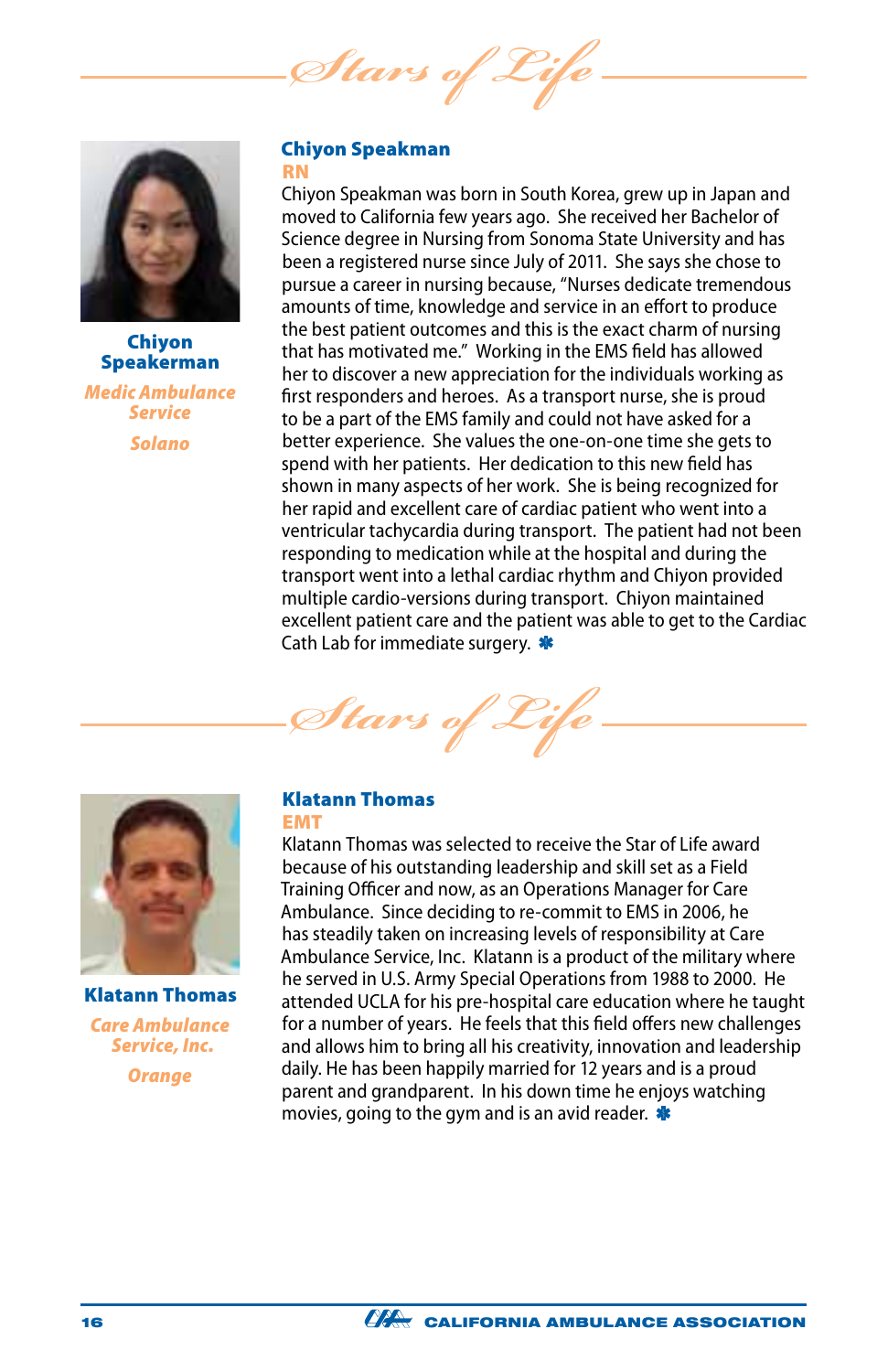*Stars of* 



Jesse Torres *Mercy Medical Transportation, Inc. Escondido*

#### Jesse Torres Paramedic

Jesse Torres has been in the EMS field for more than a decade and has served seven of those years with Mercy Medical Transportation, Inc. There are certainly many reasons why Jesse was chosen for the Star of Life award. Simply, Jesse has always been tremendously supportive of the delivery service. Jesse has taken on many tasks that have been offered and handed to him for the betterment of the service and in turn, the overall betterment of patient care and customer service. Simply put, Jesse is all about the team; esprit de corps! Jesse is one who is always looking for ways and means to improve our delivery system from beginning to end. Jesse works hard and plays hard. In his free time, Jesse is a goalie for his soccer team. \*



#### Angelica Van Aalst

*Care Ambulance Service, Inc.*

*Orange*

 $\mathscr{I}$ tars

#### Angelica Van Aalst EMT

Angelica Van Aalst was selected for the Star of Life award because she is a great example of Care Ambulance's core values. As a Field Training Officer she has committed herself to providing excellent patient care and is dedicated to teaching her trainees to do the same. Angelica has worked for Care Ambulance Service since April of 2006. Angelica has been in the EMS Industry for 15 years starting as a Fire Explorer for the Santa Fe Springs Fire Department when she was only 15 years old. Though she originally had a desire to become a firefighter, she quickly realized her calling as an EMS provider. She became an EMT and has never looked back. Angelica has been an EMT for 12 years and a Field Training Officer for 10 years. When she is not at work, she teaches CPR, AED and First Aid to the community, Foster Care Agencies and gives back to the Santa Fe Springs Fire Explorer Program where she also serves as an Associate Advisor. She has a passion for helping others to be successful and confident in their EMS Career. Angelica loves to spend time with her husband and daughter. They love to go hiking and biking and going for walks with their black lab, Harley.  $\ast$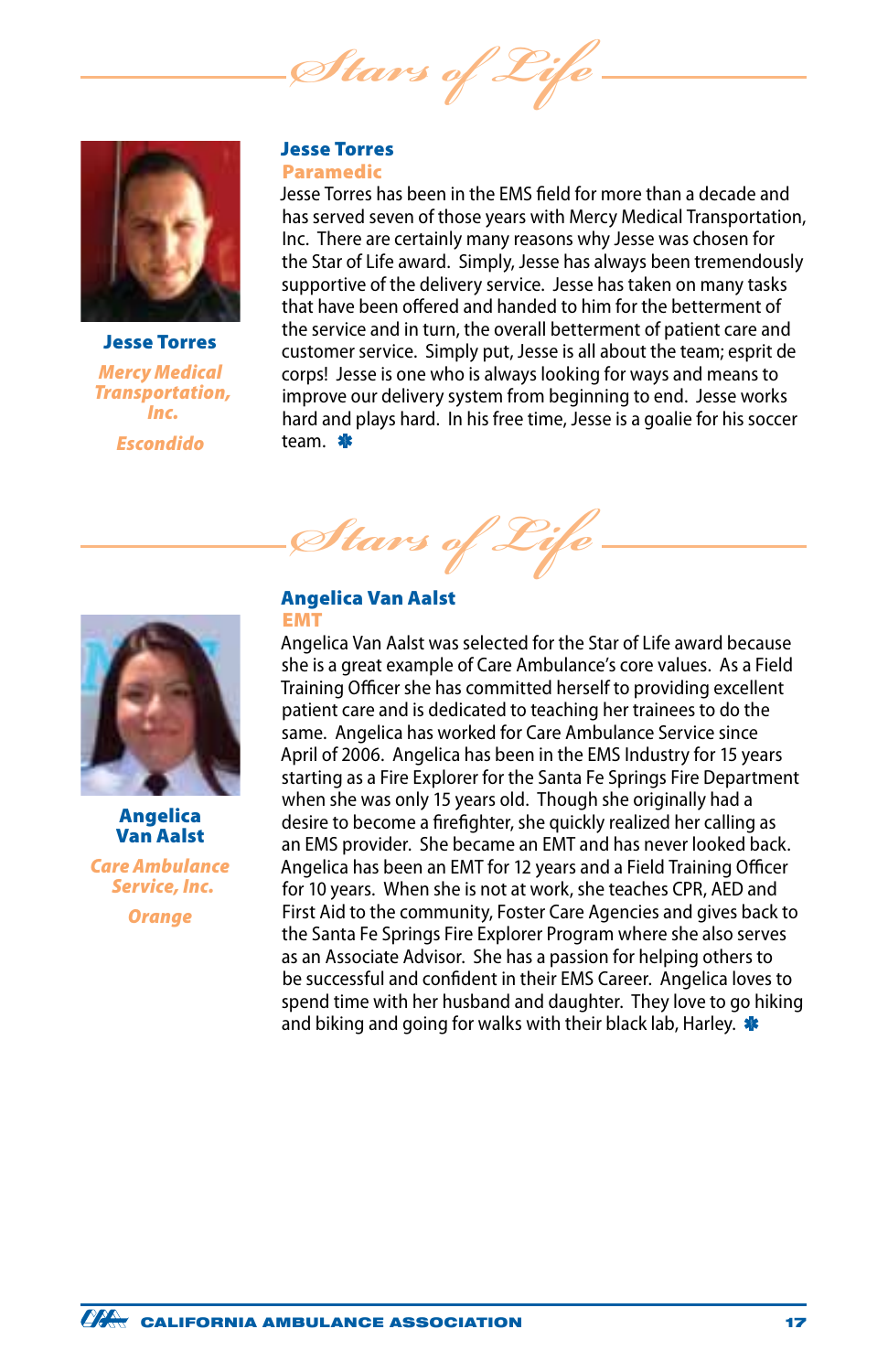*Stars of* 



John Van Aalst *Care Ambulance Service, Inc. Orange*

#### John Van Aalst EMT

John Van Aalst was selected for the Star of Life award for his heroic rescue of an unresponsive infant as well as his deep dedication to serving his community. John has worked for Care Ambulance Service since May of 2006. He has been in the EMS industry for 20 years as an EMT. He has been a Field Training Officer for 12 of those 20 years. Aside from his love for aiding the sick and injured, John has a passion for helping others succeed. When he is not at work, John teaches CPR, AED and First Aid to the community through Fire Explorer Programs, Foster Care Agencies and anyone else interested in learning. John spends his free time hiking, biking and going on "outings" with his wife and daughter. He also loves to work on construction projects, and his 1965 mustang and Ford F250. John aspires to be a Firefighter/Paramedic. \*

Pamela Watson *Stars of Life*



Pamela Watson *Medic Ambulance Service, Inc.*

*Solano*

## EMT

Around the age of 10, Pam realized that she wanted nothing more than to have what she thought was the "coolest job ever" of working on an ambulance. Pam's life has taken unexpected turns but she never let go of her dream. Seven years ago Pam had the opportunity to chase her dream and became an EMT; she then was hired at Medic Ambulance Service, Inc. Pam says she truly feels lucky and blessed to get up every morning and go to a job she loves. Pam says that even after six years on an ambulance, nothing can bring a smile to her face like the sound of sirens blaring and the rush of going on a call. Pam's career goal is to become a paramedic. Pam is being honored as Medic Ambulance's 2013 EMT of the Year. She also was awarded Medic Ambulance's 2013 Travis Grace "Excellence in EMS" Award, and will receive a full tuition scholarship for Paramedic School at Napa Valley College. This is Pam's second Star of Life Award. Last year, she and her partner were honored for the rapid and critical treatment of a cardiac patient. Pam loves enjoying the California weather, riding her bike, walking, hiking along the Yuba River and gathering with friends for barbeques.  $*$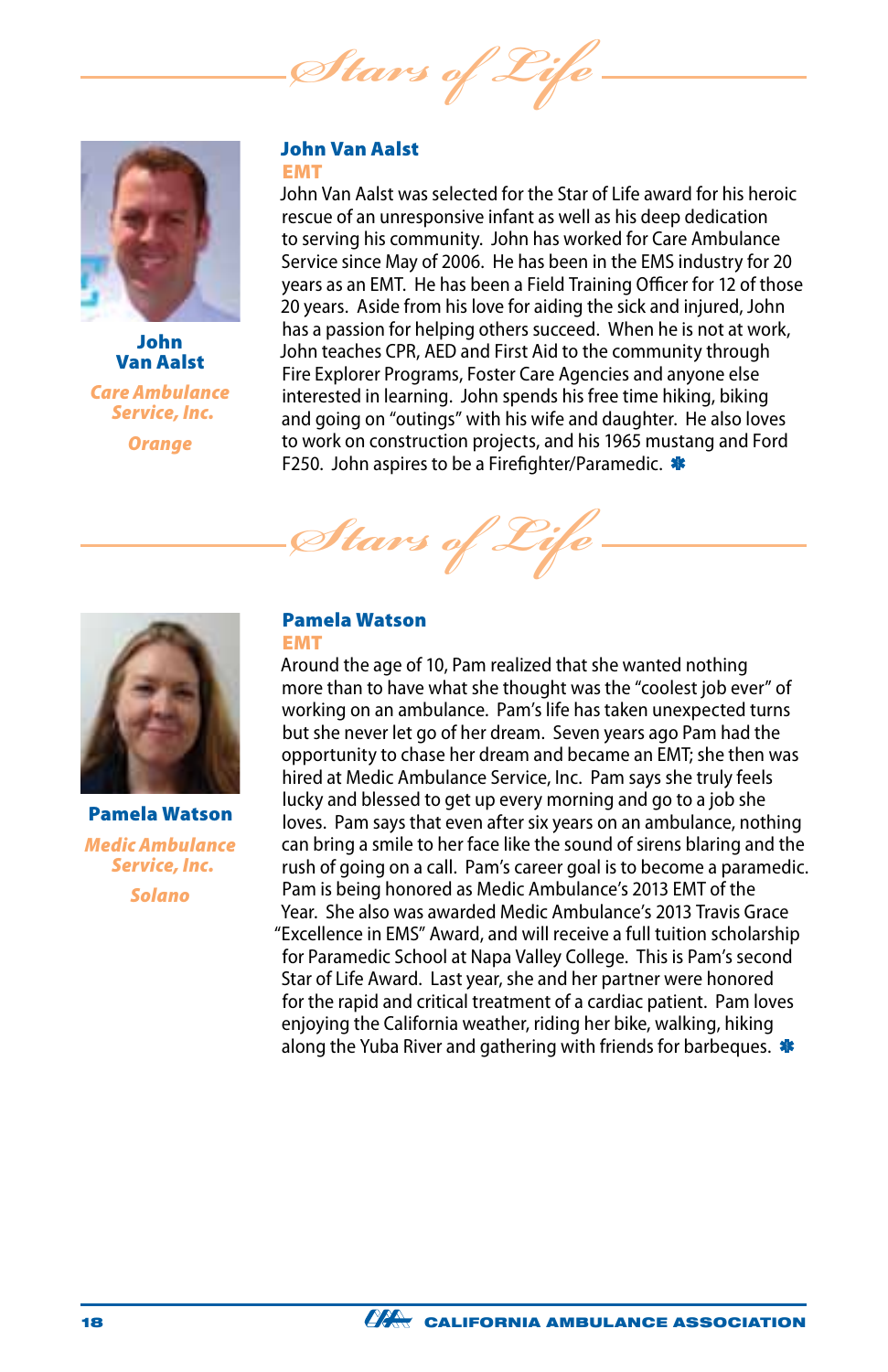*Stars of Life*



Brian White *Hall Ambulance Service, Inc. Bakersfield*

#### Brian White Paramedic

Paramedic Kent Frazier and EMT Brian White, both from Taft, have been partners since 2006. On the morning of June 22, 2012 at 5:30 am, Kent and Brian were dispatched to a residence in Taft for a cerebral vascular accident. They arrived to find a pulseless and apneic patient. With assistance from Kern County Firefighters, CPR was initiated while Kent and Brian prepared ALS equipment. The ECG indicated V-Fib. Kent defibrillated two times and saw the ECG rhythm convert to a normal sinus rhythm. Kent secured an ALS airway and started an IV. The patient was transported to the Taft airport and handed off to the medevac crew with a strong pulse and a good blood pressure. The patient made a full recovery and was discharged home only days after the event.  $\ast$